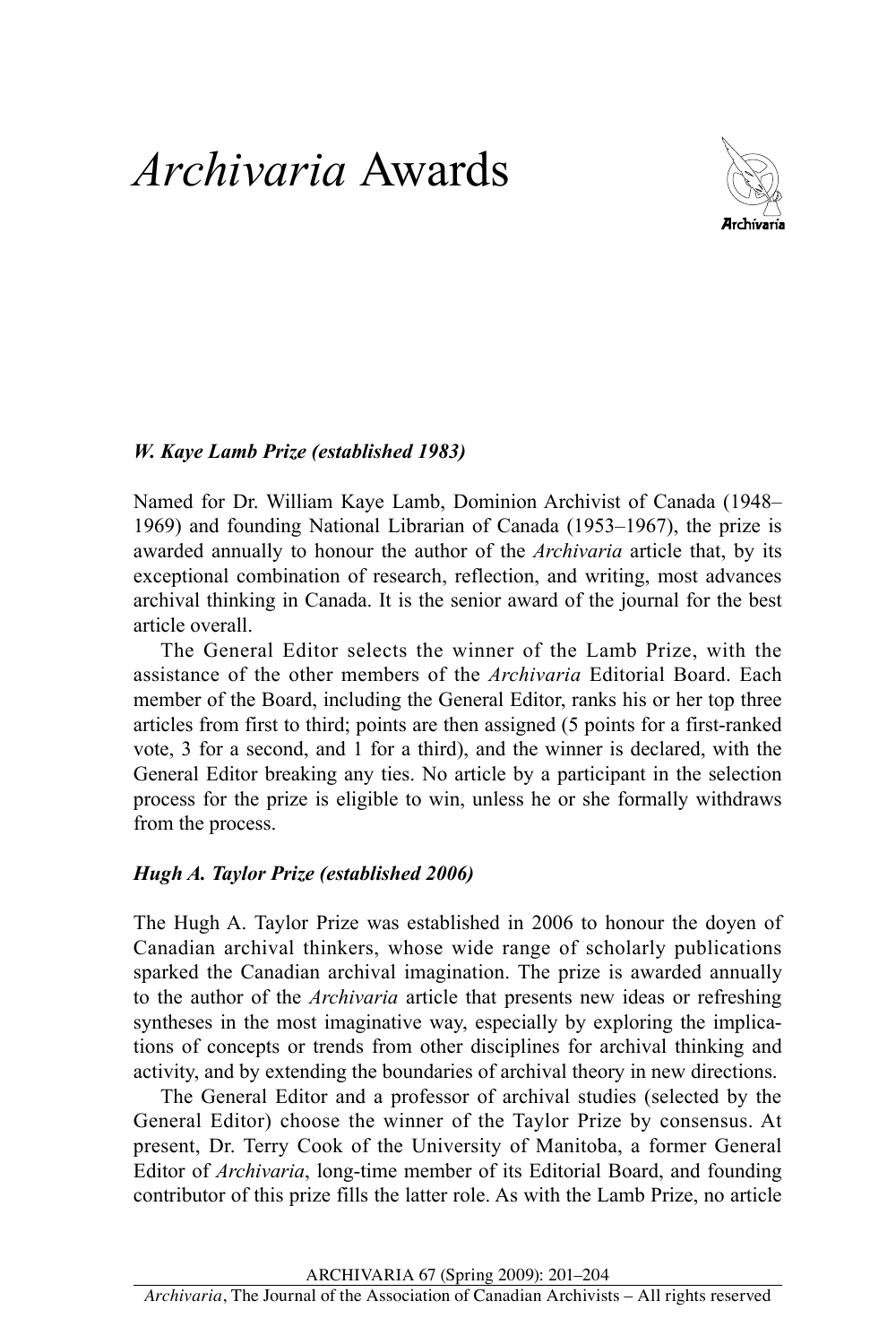by a participant in the selection process is eligible to win, unless he or she formally withdraws from the-process.

 Both awards consist of a certificate, a cash prize, formal notification in *Archivaria*, and ongoing listing of the winners on the ACA website (http://www.archivists.ca).

| 1983<br>$(Issues 15-16)$  | Ian E. Wilson                         | "A Noble Dream': The Origins of the<br>Public Archives of Canada," Archivaria 15<br>(Winter 1982–83)                                                                                                                                                                                                 |
|---------------------------|---------------------------------------|------------------------------------------------------------------------------------------------------------------------------------------------------------------------------------------------------------------------------------------------------------------------------------------------------|
| 1984<br>$(Issues 17-18)$  | Gordon Dodds                          | "Canadian Archival Literature: A Bird's Eye<br>View," Archivaria 17 (Winter 1983-84)                                                                                                                                                                                                                 |
| 1985<br>$(Issues 19-20)$  | <b>Bill Russell</b>                   | "The White Man's Paper Burden: Aspects<br>of Records Keeping in the Department of<br>Indian Affairs, 1860-1914," Archivaria 19<br>(Winter 1984–85)                                                                                                                                                   |
| 1986<br>$(Issues 21-22)$  | David Bearman<br>and<br>Richard Lytle | The Power of the Principle of Provenance,"<br>Archivaria 21 (Winter 1985-86)                                                                                                                                                                                                                         |
| 1987<br>(Issues $23-24$ ) | Ruth May                              | "The Cycle of Commerce: York Factory<br>Records of the Hudson's Bay Company<br>Supplies for the Northern Department,<br>1843-1845," Archivaria 24 (Summer 1987)                                                                                                                                      |
| 1988<br>(Issues $25-26$ ) | Hugh A. Taylor                        | "Transformation in the Archives:<br>Technological Adjustment or Paradigm<br>Shift?" Archivaria 25 (Winter 1987-88)                                                                                                                                                                                   |
| 1989<br>(Issues $27-28$ ) | Luciana Duranti                       | "Diplomatics: New Uses for an Old<br>Science," Archivaria 28 (Summer 1989)                                                                                                                                                                                                                           |
| 1990<br>$(Issues 29-30)$  | Barbara L. Craig                      | "Hospital Records and Record-Keeping,<br>c. 1850–c. 1950: Part I: The Development<br>of Records in Hospitals," Archivaria 29<br>(Winter 1989–90), and "Hospital Records<br>and Record-Keeping, c. 1850-c. 1950:<br>Part II: The Development of Records in<br>Hospitals," Archivaria 30 (Summer 1990) |
| 1991<br>$(Issues 31-32)$  | <b>Brien Brothman</b>                 | "Orders of Value: Probing the Theoretical<br>Terms of Archival Practice," Archivaria 32<br>(Summer 1991)                                                                                                                                                                                             |

**W. Kaye Lamb Prize Winners, 1983–present**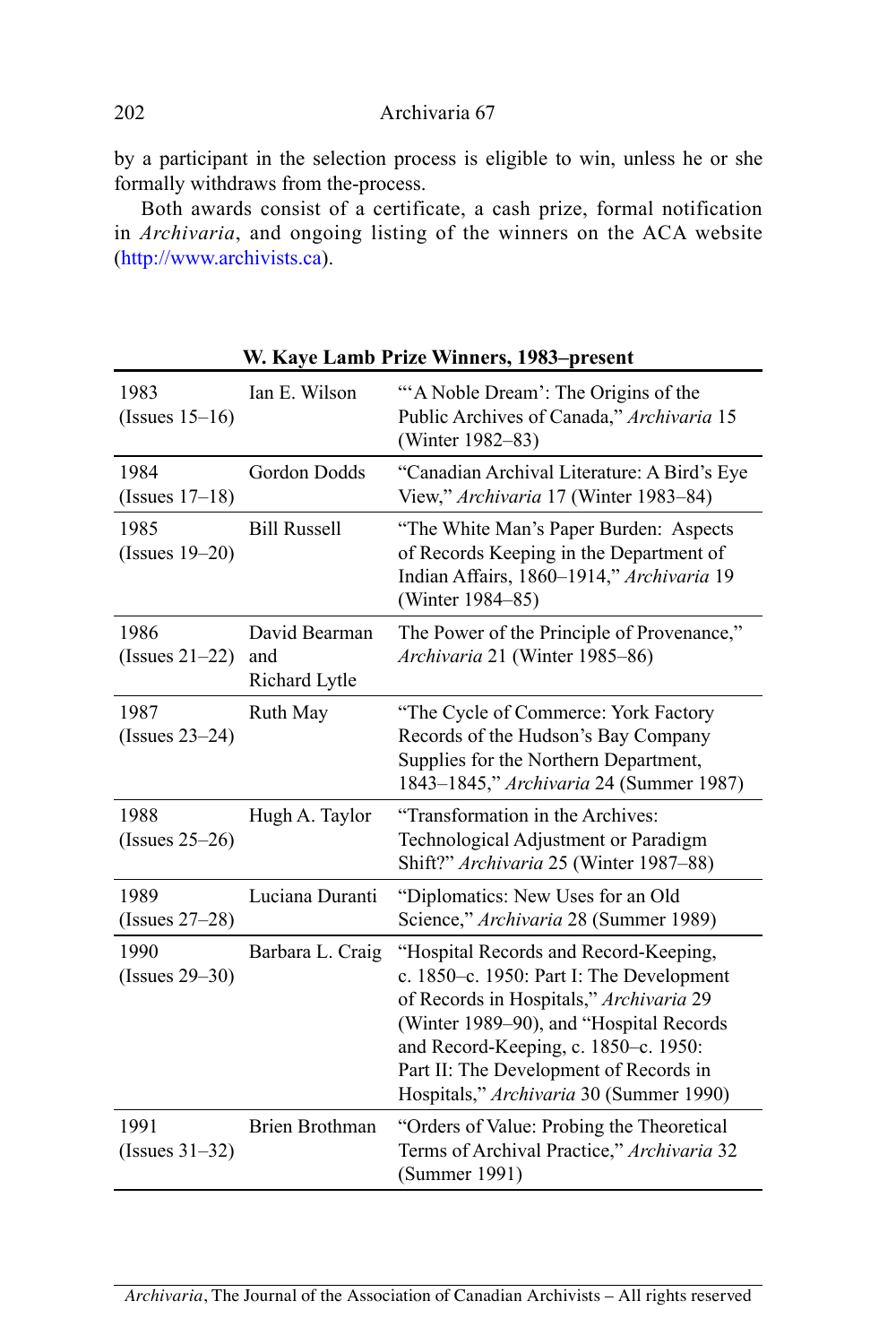| 1992<br>$(Issues 33-34)$        | Hugo Stibbe           | "Implementing the Concept of Fonds:<br>Primary Access Point, Multilevel<br>Description and Authority Control,"<br>Archivaria 34 (Summer 1992)                                                   |
|---------------------------------|-----------------------|-------------------------------------------------------------------------------------------------------------------------------------------------------------------------------------------------|
| 1993<br>(Issues 35-36) Hedstrom | Margaret              | "Descriptive Practices for Electronic<br>Records: Deciding What is Essential and<br>Imagining What is Possible," Archivaria 36<br>(Autumn 1993)                                                 |
| 1994<br>(Issues $37-38$ )       | Lorraine<br>O'Donnell | "Towards Total Archives: The Form and<br>Meaning of Photographic Records,"<br>Archivaria 38 (Fall 1994)                                                                                         |
| 1995<br>(Issues 39-40) Schwartz | Joan M.               | "We make our tools and our tools make us':<br>Lessons from Photographs for the Practice,<br>Politics, and Poetics of Diplomatics,"<br>Archivaria 40 (Fall 1995)                                 |
| 1996<br>$(Issues 41-42)$        | Verne Harris          | "Redefining Archives in South Africa: Public<br>Archives and Society in Transition, 1990-<br>1996," Archivaria 42 (Fall 1996)                                                                   |
| 1997<br>$(Issues 43-44)$        | Terry Cook            | "What is Past is Prologue: A History of<br>Archival Ideas Since 1898, and the Future<br>Paradigm Shift," Archivaria 43 (Spring 1997)                                                            |
| 1998<br>$(Issues 45-46)$        | Robert<br>McIntosh    | "The Great War, Archives, and Modern<br>Memory," Archivaria 46 (Fall 1998)                                                                                                                      |
| 1999<br>(Issues 47–48)          | <b>Bob Krawcyzk</b>   | "Cross Reference Heaven: The Abandonment<br>of the Fonds as the Primary Level of<br>Arrangement for Ontario Government<br>Records," Archivaria 48 (Fall 1999)                                   |
| 2000<br>(Issues 49–50) Schwartz | Joan M.               | "Records of Simple Truth and Precision':<br>Photography, Archives, and the Illusion of<br>Control," Archivaria 50 (Fall 2000)                                                                   |
| 2001<br>(Issues 51-52) Lemieux  | Victoria L.           | "Let the Ghosts Speak: An Empirical<br>Exploration of the 'Nature' of the Record,"<br>Archivaria 51 (Spring 2001)                                                                               |
| 2002<br>$(Issues 53-54)$        | Laura Millar          | "The Death of the Fonds and the Resurrection"<br>of Provenance: Archival Context in Space<br>and Time," Archivaria 53 (Spring 2002)                                                             |
| 2003-2004<br>(Issue 56)         | Heather<br>MacNeil    | This special W. Kaye Lamb Prize was<br>presented to Heather MacNeil for the<br>Index and Subject Headings to<br>Archivaria Issues No. 1-No. 54, which<br>appeared in Archivaria 56 (Fall 2003). |